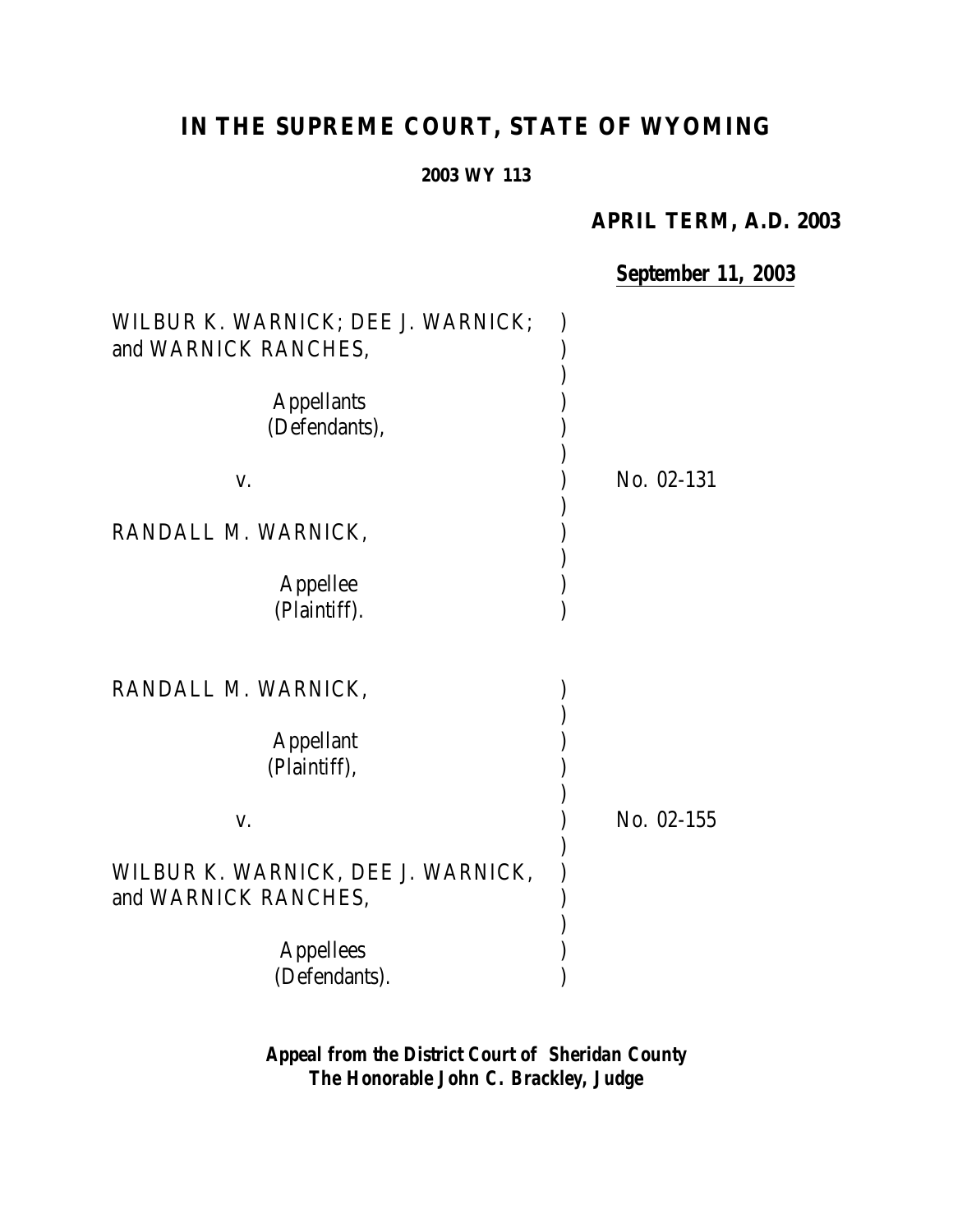#### *Representing Appellant:*

Dennis M. Kirven of Kirven and Kirven, P.C., Buffalo, Wyoming

#### *Representing Appellee:*

Timothy C. Kingston of Graves, Miller & Kingston, P.C., Cheyenne, Wyoming; Charles E. Graves, Sheridan, Wyoming

**Before HILL, C.J., and GOLDEN, LEHMAN, KITE, and VOIGT, JJ.**

**NOTICE: This opinion is subject to formal revision before publication in Pacific Reporter Third. Readers are requested to notify the Clerk of the Supreme Court, Supreme Court Building, Cheyenne, Wyoming 82002, of any typographical or other formal errors so that correction may be made before final publication in the permanent volume.**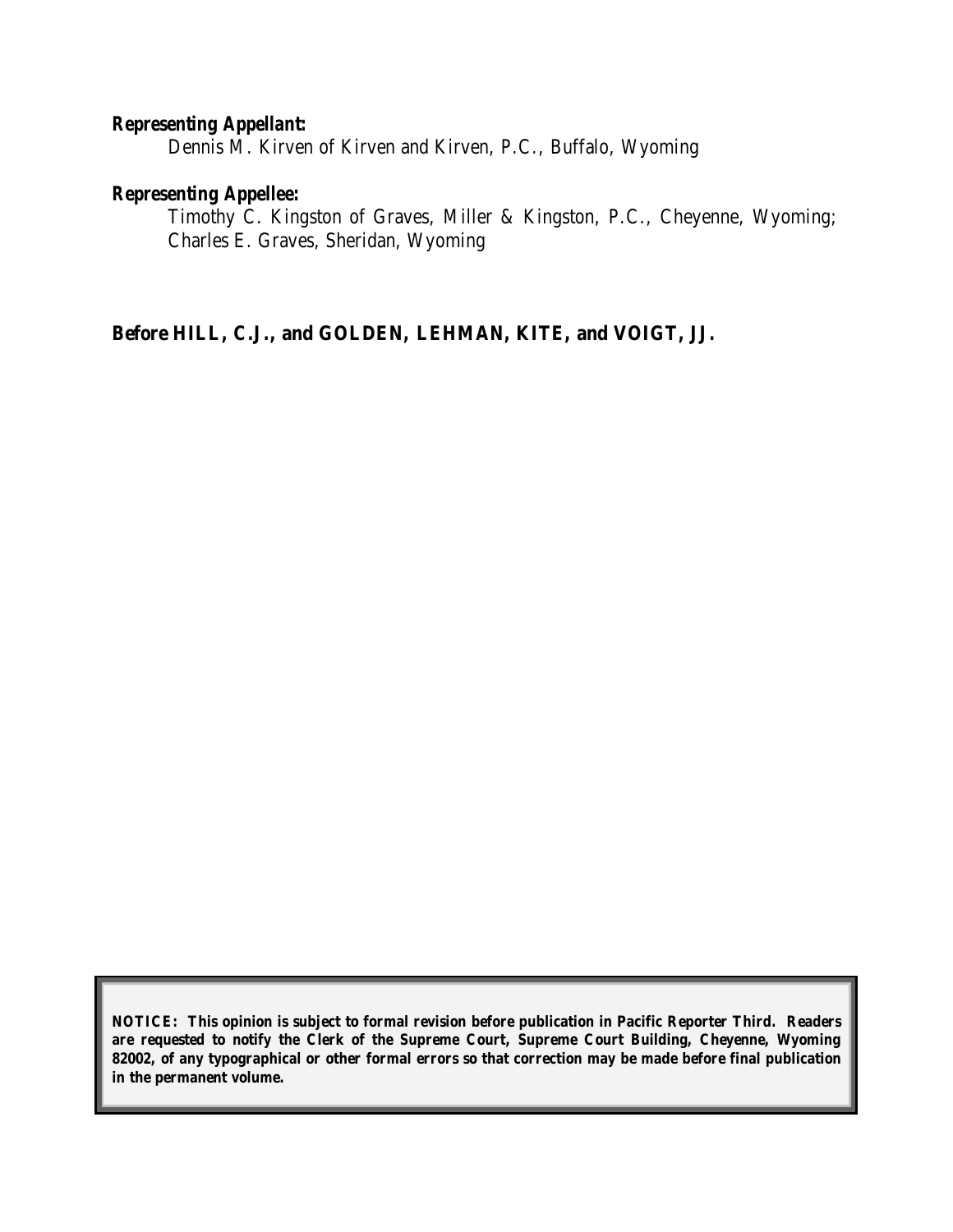#### **GOLDEN**, Justice.

[¶1] A general partner in a family ranch business sued the partnership and the other two partners on various contract, quasi-contract and partnership theories, seeking recovery of his partnership interest. On cross motions for summary judgment, the district court granted Plaintiff's motion, found that dissociation and buyout of the Plaintiff was the appropriate remedy and entered judgment in the amount of \$230,819.14 for his share of the ranch's value. Defendants appealed; Plaintiff cross-appealed the calculation of his partnership share. Finding that the district court erred in its calculation of the buyout price of the dissociated partner's interest, we reverse in part and remand with instructions.

#### **ISSUES**

[¶2] Wilbur and Dee Warnick, along with Warnick Ranches, state the issues as follows:

A. Did the District Court err in failing to accrue interest on additional cash contributions made by each of the partners to Warnick Ranches in accordance with W.S. § 17-21-401(e) when calculating the buyout of a disassociated partner?

B. Were guaranteed payments attributed to Wilbur Warnick and left in the Warnick Ranch Partnership (unpaid) additional cash contributions as either capital or loans?

C. If additional cash contributions were not loans under W.S. § 17-21-401(d), did the District Court err in granting summary judgment when genuine issues of material fact exist concerning the capital accounts in the Warnick Ranch Partnership?

Randall Warnick re-frames the issues:

- 1. Did cash payments made by the Appellants constitute interest-bearing loans?
- 2. Is there a genuine issue of material fact regarding the parties' respective ownership interests or financial stakes in the partnership?
- 3. Should several guaranteed payments to one of the partners be considered cash contributions or loans to the partnership?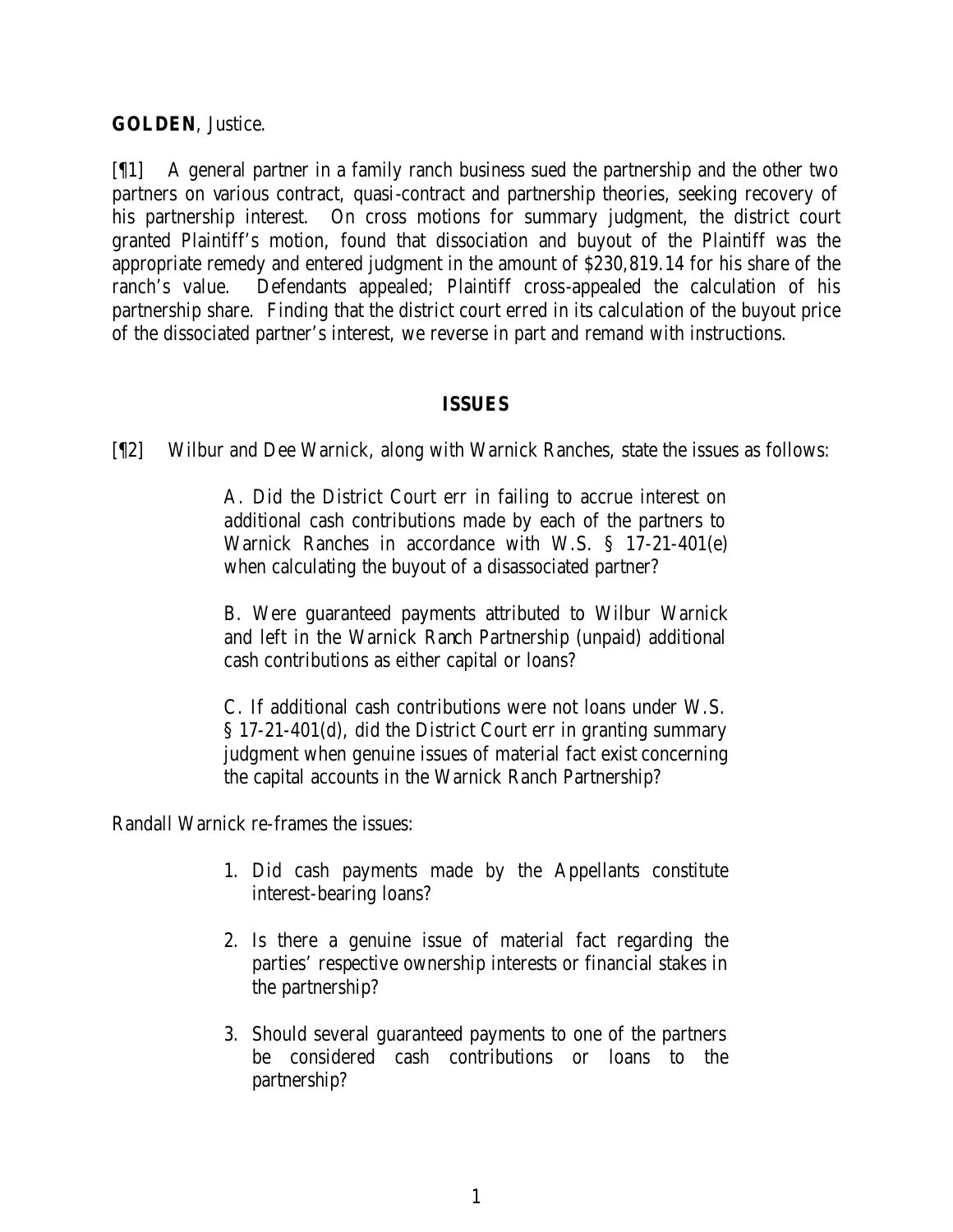4. Did the District Court incorrectly exercise its "equitable discretion" when it reduced the amount that the Appellee was entitled to from the total value of the partnership?

#### **FACTS**

[¶3] In August 1978, Wilbur and Dee Warnick and their son Randall Warnick contracted to purchase a ranch in Sheridan County for an agreed price of \$335,000, with \$90,000 down plus \$245,000 in installments over ten years at 8% interest. In April 1979, they formed Warnick Ranches general partnership to operate the ranch and complete the installment purchase agreement. The partnership agreement recited that the initial capital contributions of the partners totaled \$60,000, paid 36% by Wilbur, 30% by Dee, and 34% by Randall.

[¶4] The partnership leased out the ranch property for the first two years. Wilbur and Dee Warnick then moved onto the ranch in 1981, living there and working the ranch up to the present time. Randall lived and worked on the ranch during the 1981 and 1982 summer haying seasons and again from 1991 to 1998.

[¶5] The partners over the years each contributed additional funds to the operation of the ranch and received cash distributions from the partnership. After 1983, Randall contributed very little new money and almost all of the additional funds to pay off the mortgage came from Wilbur and Dee Warnick. Wilbur also left in the partnership account two \$12,000 cash distributions that were otherwise payable to him. The net cash contributions of the partners through 1999, considering the initial contributions, payments to or on behalf of the partnership, draws not taken and distributions from the partnership were:

| Wilbur  | \$170,112.60 (51%) |
|---------|--------------------|
| Dee     | 138,834.63 (41%)   |
| Randall | 25,406.28 (8%)     |

[¶6] In 1998, Randall Warnick began having discussions with his brother about the possibility of selling his interest in Warnick Ranches. When Randall mentioned this to his father, a dispute arose between them concerning the percentage of the partnership that Randall owned. Finally, on April 14, 1999, Randall's attorney sent a letter to Warnick Ranches which stated:

> I have been asked to contact you regarding [Randall's] desire to either sell his interest in the ranch to a third party, to the partnership, or to liquidate the partnership under Paragraph 12 of the partnership agreement.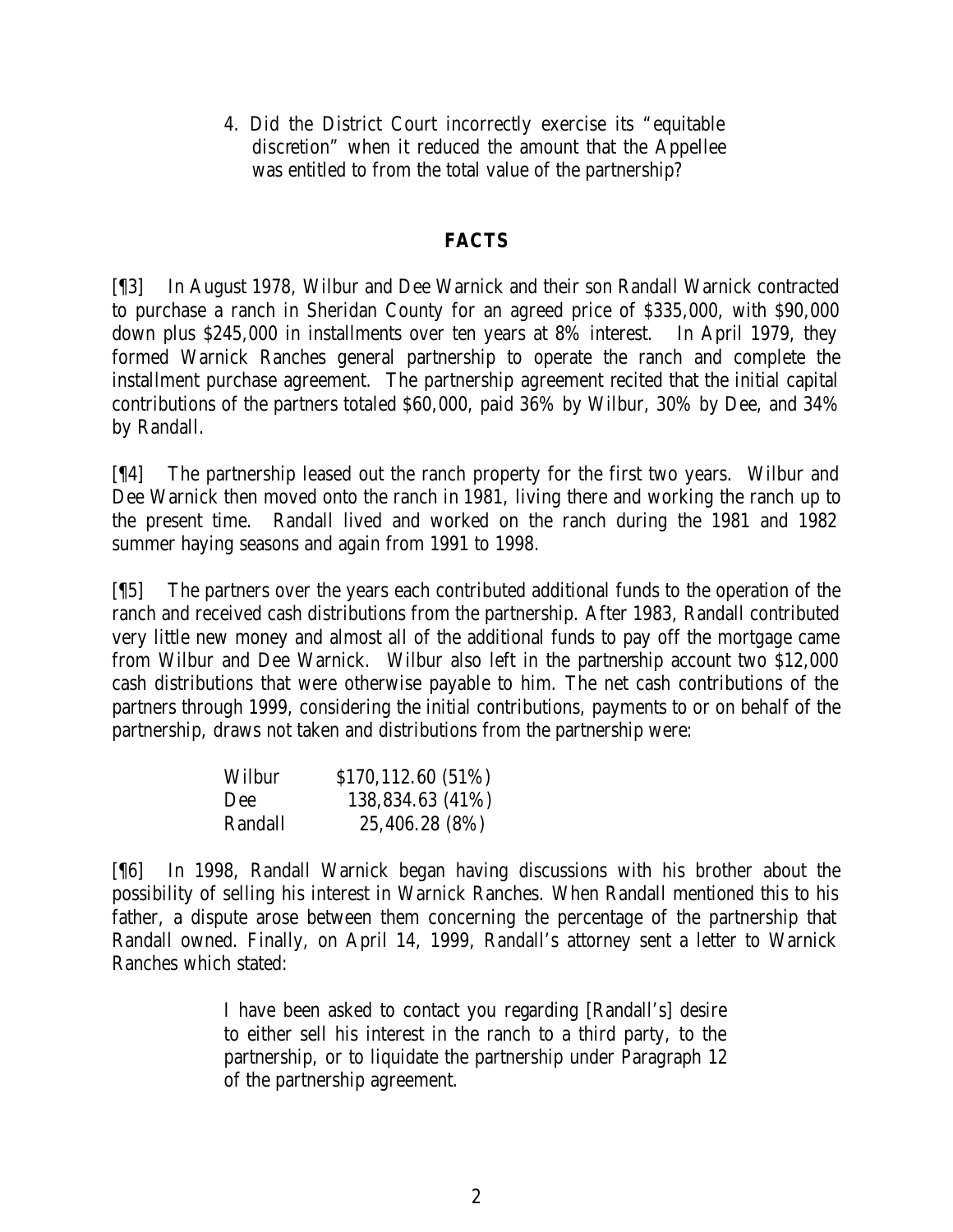\* \* \* \* [I]t would appear that it would be in the best interests of all to amicably agree to a selling price of his interest either to a third party or to the partnership as provided in the partnership agreement.

[¶7] On August 11, 1999, Warnick Ranches responded in writing, treating the letter from Randall's attorney as the expressed will of a partner to dissociate.The partnership's response included a tender offer for Randall's share, as provided under Wyo. Stat. Ann. § 17-21-701(e) and (g) in the case of a dissociating partner. Randall in turn exercised his right under § 17-21-701(j) to reject the tender and bring an action against the partnership to determine his interest in the partnership, including a buyout price if he is determined to be dissociated from the partnership.

[¶8] The case was submitted to the district court on cross motions for summary judgment. The parties stipulated to facts regarding the cash flows into and out of the partnership accounts, as well as the partnership tax returns for each year from 1979 through 1999. They also submitted affidavits, depositions, interrogatories and requests for admission in support of their respective motions.

[¶9] The district court, in granting Randall Warnick's motion for summary judgment, found that dissociation of Randall as a partner was the appropriate remedy and that the schedule of ownership recited in the partnership agreement, absent evidence of any other written agreement, controls the partners' percentage upon dissolution or dissociation. The court awarded judgment to Randall Warnick for the amount of his cash contributions, plus 34% of the partnership assets' increase in value above all partners' cash contributions. As a result of that calculation, \$230,819.14, or 25.24%, of the undisputed value of the partnership was awarded to Randall, without provision of interest for any partner in the calculation.

#### **DISCUSSION**

### *Standard of Review*

[¶10] We recently reiterated our "well-settled" standard of review for considering the grant of a summary judgment.

> When a motion for summary judgment is before the supreme court, we have exactly the same duty as the district judge; and, if there is a complete record before us, we have exactly the same material as did he. We must follow the same standards. The propriety of granting a motion for summary judgment depends upon the correctness of a court's dual findings that there is no genuine issue as to any material fact and that the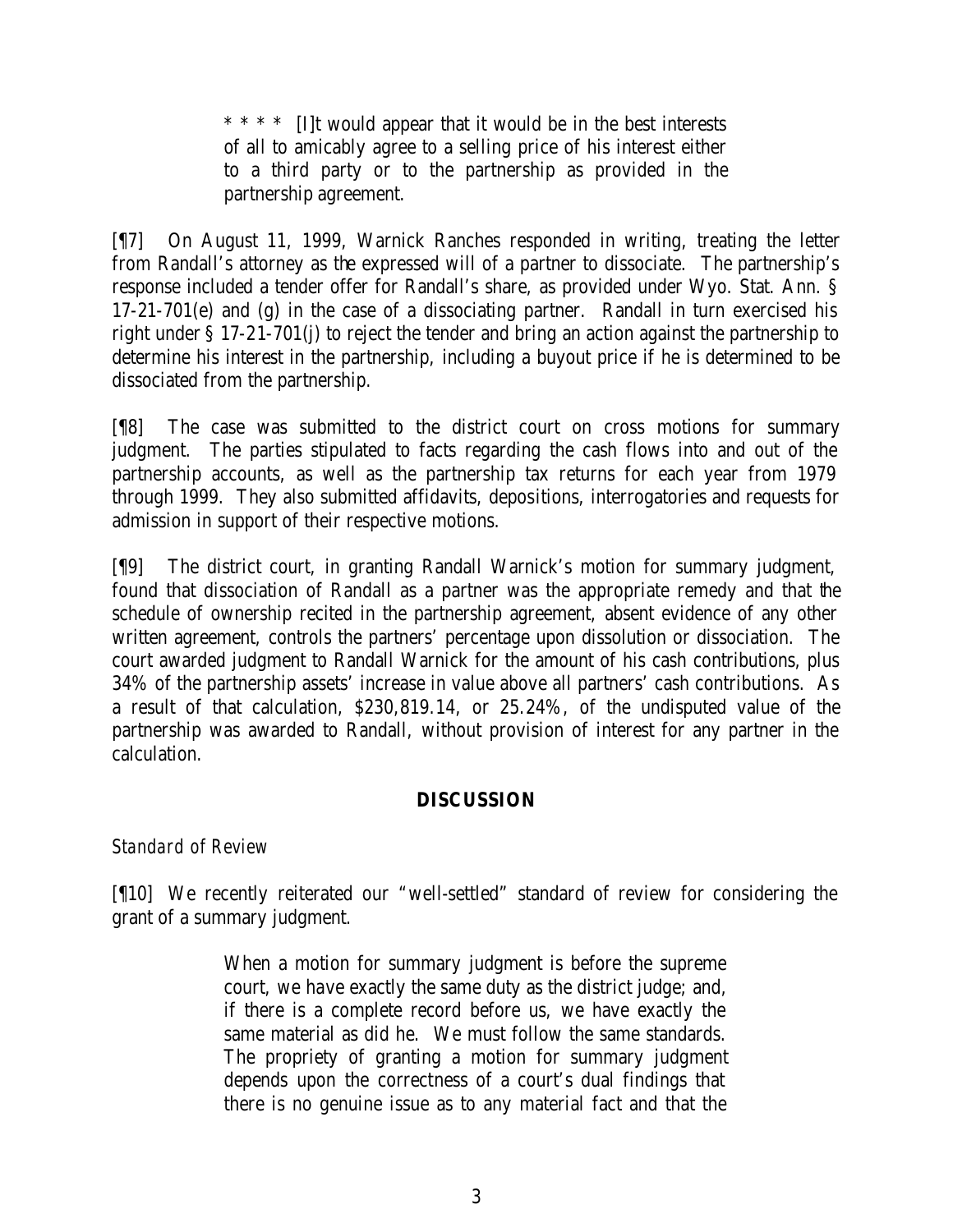prevailing party is entitled to judgment as a matter of law. This court looks at the record from the viewpoint most favorable to the party opposing the motion, giving to him all favorable inferences to be drawn from the facts contained in affidavits, depositions and other proper material appearing in the record. We separate the formal and pretended from the genuine and substantial so only the latter may be considered in eliminating the burden of a formal trial if only questions of law are left to decide; there must be no issue of material fact to decide. *Weaver v. Blue Cross-Blue Shield,* Wyo., 609 P.2d 984, 986-987 (1980). A material fact, expressed in various ways, is one having legal significance which would in a given case control the legal relations of the parties; one upon which the outcome of the litigation depends in whole or in part; one on which the controversy may be determined; one which will affect the result or outcome of the case depending upon its resolution; or one which constitutes a part of the plaintiff's cause of action or the defendant's defense. *Johnson v. Soulis*, Wyo., 542 P.2d 867 (1975). Summary judgment affords an opportunity for prompt disposition of a lawsuit in its early stages, permitting an end to unfounded claims and avoiding the expense of a full-fledged trial to both litigants and the state's judicial machinery. *Bluejacket v. Carney*, Wyo., 550 P.2d 494 (1976).

*McLean v. Hyland Enterprises, Inc*., 2001 WY 111, ¶14, 34 P.3d 1262, ¶14 (Wyo. 2001) (quoting *Reno Livestock Corp. v. Sun Oil Co. (Delaware)*, 638 P.2d 147, 150-51 (Wyo. 1981)).

[¶11] We also discussed in *McLean* the general rule that the denial of a summary judgment motion is not an appealable final order. However, "when the district court grants one party's motion for a summary judgment and denies the opposing party's motion for a summary judgment and the district court's decision completely resolves the case, both the grant and the denial of the motions for a summary judgment are subject to appeal." *McLean,* ¶17 (quoting *Lieberman v. Wyoming.com LLC*, 11 P.3d 353, 356 (Wyo. 2000)). We will therefore review the entire case, including the denial of the defendants' summary judgment motion.

#### *Statutory Provisions*

[¶12] Resolution of this matter relies almost entirely on application of the Wyoming Revised Uniform Partnership Act ("RUPA"), Wyo. Stat. Ann. §§ 17-21-101 *et seq.* (LexisNexis 2003), which the Wyoming legislature adopted in 1994 as a replacement for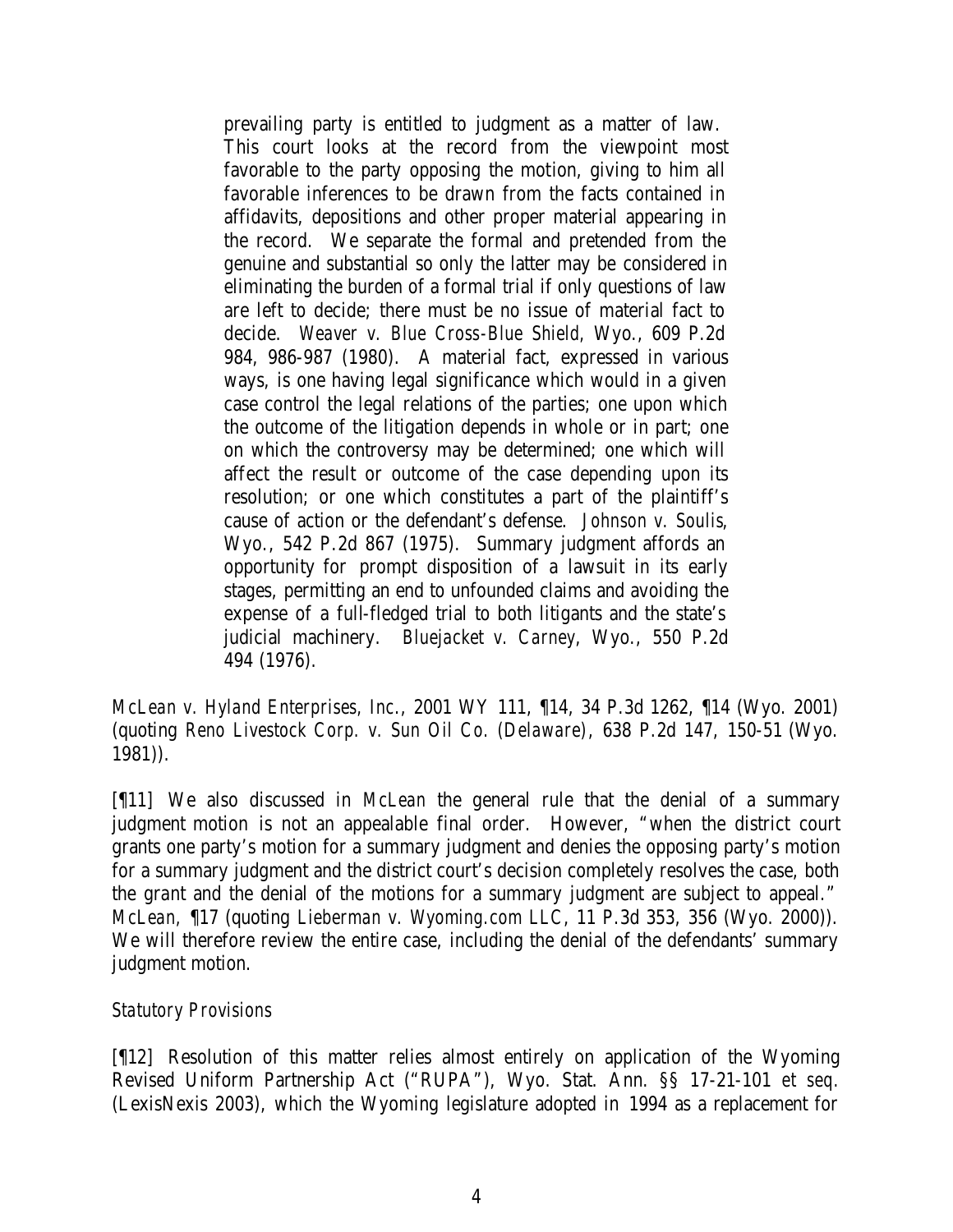the Uniform Partnership Act. 1993 Wyo. Sess. Laws ch. 194. RUPA is applicable in this case because by its terms it applies "to all partnerships in existence on January 1, 1994, that were formed under the Wyoming Partnership Act or any predecessor law providing for the formation, operation and liquidation of partnerships." § 17-21-1003(a). RUPA states in pertinent part:

> [A] partnership agreement governs relations among the partners and between the partners and the partnership. To the extent the partnership agreement does not otherwise provide, this chapter governs relations among the partners and between the partners and the partnership.

§ 17-21-103(a). "The Revised Act is, therefore, largely a series of 'default rules' that govern the relations among partners in situations they have not addressed in a partnership agreement." Uniform Partnership Act, Pref. Note, 6 U.L.A. 6-7 (1997). *See also, B & R Builders v. Beilgard,* 915 P.2d 1195, 1197 (Wyo. 1996).

[¶13] During the existence of the partnership, each partner has authority to act on behalf of the partnership, §§ 17-21-301, 401(f), and "[a]ll partners are liable jointly and severally for all obligations of the partnership unless otherwise agreed by the claimant or provided by law." § 17-21-306(a). "A partner may lend money to and transact other business with the partnership," § 17-21-404(f), and "[a] partnership shall repay a partner who, in aid of the partnership, makes a payment or advance beyond the amount of capital the partner agreed to contribute." § 17-21-401(d). Such a payment or advance by a partner constitutes a loan to the partnership which accrues interest from the date of the payment or advance. § 17-21-401(e).

[¶14] The provisions of the Warnick Ranches Partnership Agreement addressing the above subjects are paragraphs six and nine, which state:

> 6. CAPITAL CONTRIBUTION. The parties hereto hereby agree to contribute the personal property listed on Exhibit "A" attached hereto to the Partnership to be used in the Partnership business. By unanimous agreement of all Partners, additional contributions may be made to, or withdrawals may be made from, the capital of the Partnership.

\* \* \* \*

9. ACCOUNTING. On December 31 of each year, the accounts of the Partnership business will be closed for the year. As of that date, the Partnership income and expenses will be totaled and the difference shall be divided among the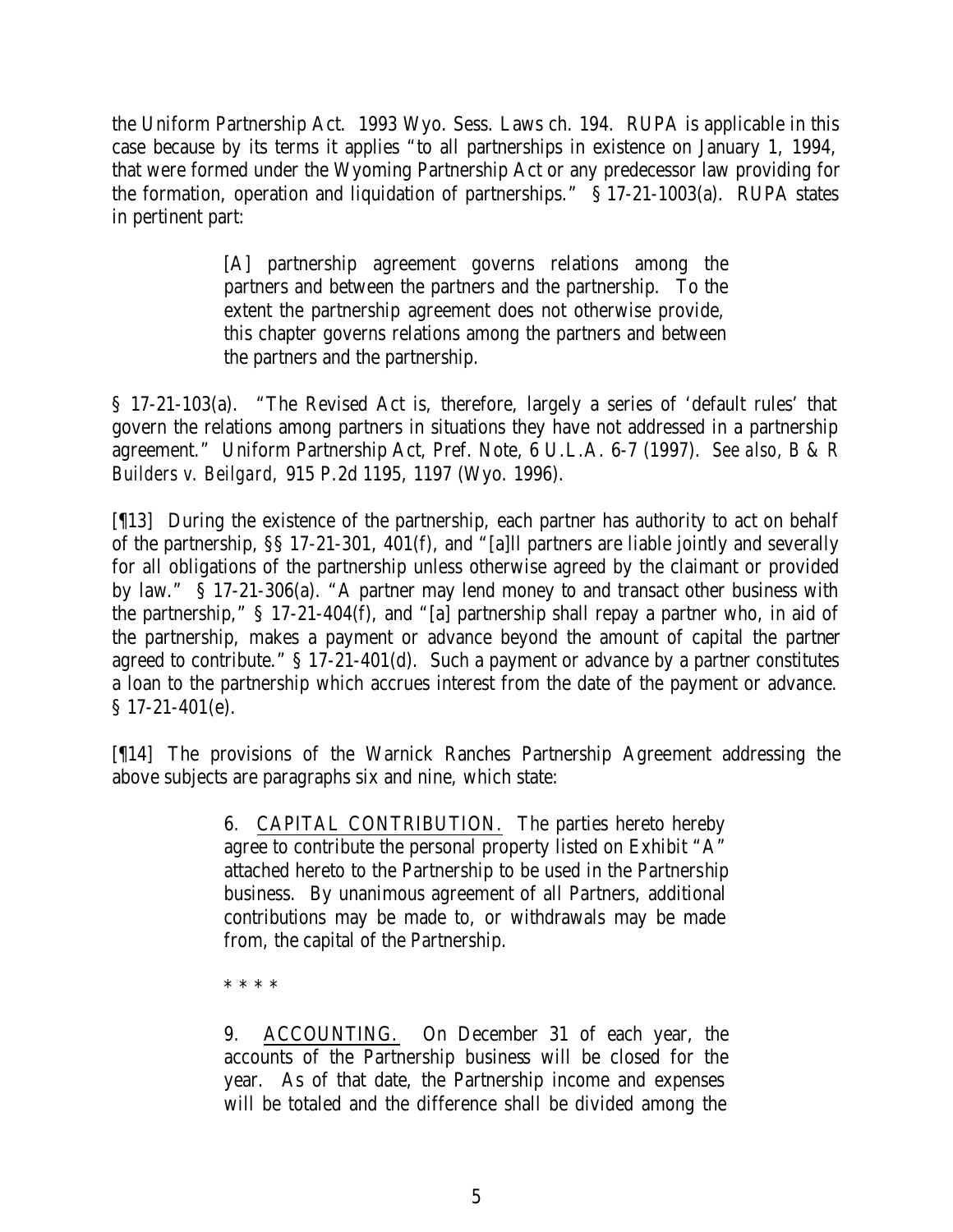Partners on any basis which is mutually agreed upon by all Partners, giving due consideration to services rendered during the year by each Partner, drawings during the year by each Partner and the amount of capital invested by each Partner during such year.

The partnership agreement is entirely silent as to how cash advances or payments on behalf of the business are to be treated. The partners knew that additional cash would be needed to make the mortgage payments on the ranch, and perhaps assumed that paragraph six of their agreement would cover the additional funds when they would unanimously agree to adjust the capital accounts when a partner paid more money into the operation.

[¶15] It is, however, undisputed that the partners never entered into a unanimous agreement to amend their partnership agreement or to reflect additional capital contributions. It is also undisputed that the advances by the partners were not anywhere documented as a loan to the partnership rather than capital contributions. The district court found these facts dispositive in granting Randall Warnick's summary judgment motion. The court specifically found that there was no documentation to support a conclusion that the payments by the elder Warnicks were a loan, so they could not be treated as a loan.

[¶16] The district court's decision, however, misapplies the clear provisions of the Revised Uniform Partnership Act. RUPA operates automatically if a partnership agreement does not have contrary provisions; it is not necessary for an agreement to adopt the statutory partnership provisions. In this sense, RUPA operates like the Uniform Probate Code, which fills in the blanks of an estate plan for those who die intestate or with a will that does not address a contingency that has occurred.

[¶17] The district court's calculations in this case treat the mortgage payments as neither capital contributions nor advances, but as something else not contemplated by RUPA. The partnership agreement at paragraph ten and RUPA at § 17-21-401(k) are consistent in requiring that the partners must unanimously consent to any amendments of the partnership agreement. Advances are not addressed in the agreement, so we must turn to RUPA's default provisions in that regard. *B & R Builders,* 915 P.2d at 1199. Nothing in RUPA requires advances to the partnership or payment of partnership debts by partners to be memorialized in writing as a loan. In fact, the act addresses payments and advances in several places without requiring a writing or unanimous partner approval:

• § 17-21-401(c) requires the partnership to reimburse a partner for payments made by the partner in the ordinary and proper conduct of the business of the partnership or for the preservation of its business or property;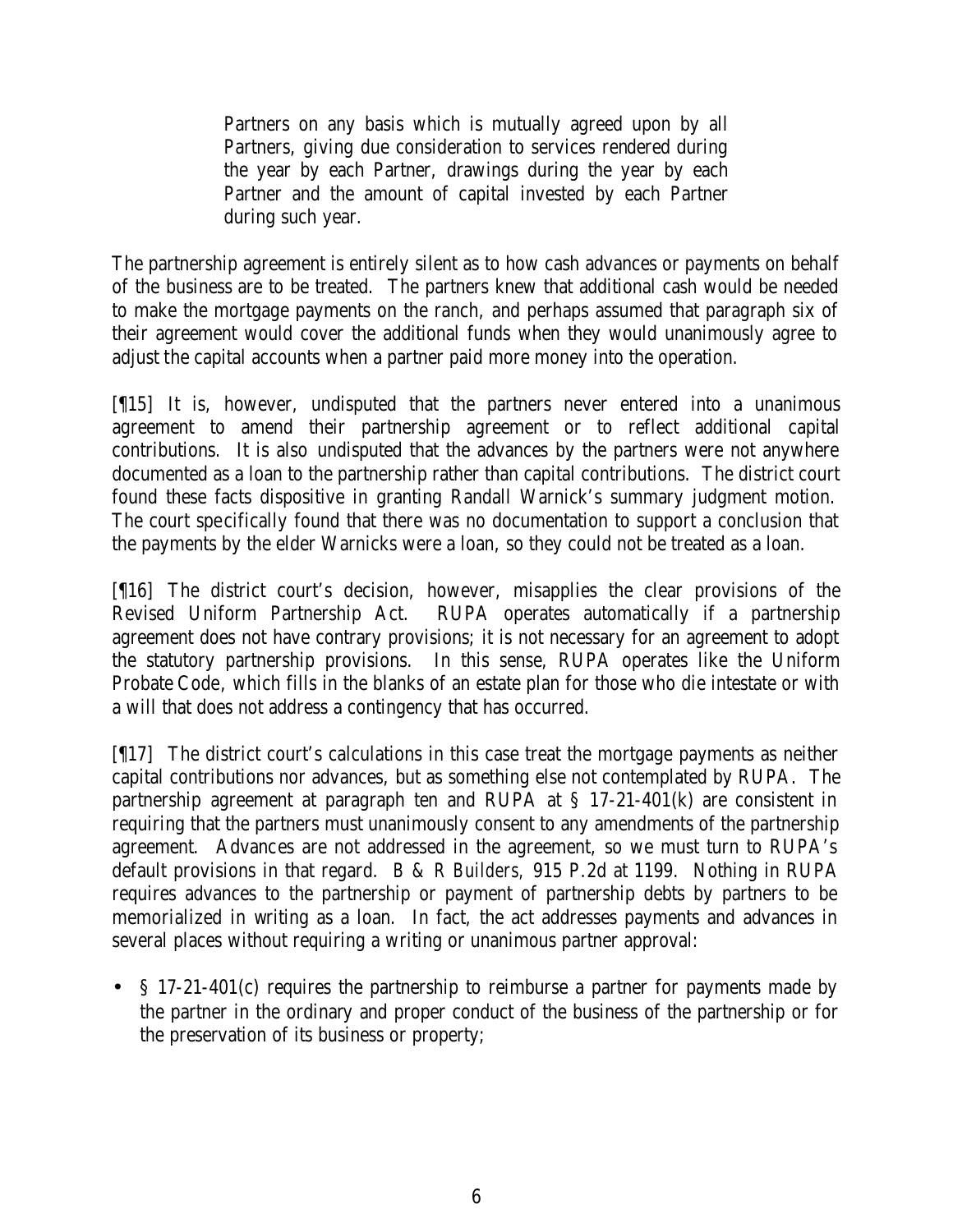- § 17-21-401(d) requires the partnership to reimburse a partner for a payment or advance to the partnership beyond the amount of capital the partner agreed to contribute;
- § 17-21-401(e) provides that a partner's cash payment on behalf of the partnership automatically constitutes a loan which accrues interest from the date of the payment;

Read in pari materia, these provisions of the act evidence a presumption that additional amounts paid by a partner, over and above the capital contributions recited in the partnership agreement or agreed to, are presumed to be loans to the partnership, with interest payable from the date of the advance. RUPA is unequivocal on this point. The drafters' comment to § 401(d) states: "Subsection (d) is based on UPA Section 18(c). It makes explicit that the partnership must reimburse a partner for an advance of funds beyond the amount of the partner's agreed capital contribution, thereby treating the advance as a loan." Uniform Partnership Act § 401, cmt. 5, 6 U.L.A. 135 (1997).

[¶18] Warnick Ranches partnership was formed "for the purpose of managing and operating a farming and ranching business" on property that was subject to a mortgage at the time the partnership was formed. It was entirely foreseeable that additional cash would be needed to meet the mortgage payments, as in fact happened. The California Court of Appeals ruled recently that partners have no duty to make capital contributions beyond the partnership agreement, even to prevent foreclosure of the partnership property. *Jones v. Wagner*, 108 Cal. Rptr. 2d 669, 674 (Cal. App. 4 Dist. 2001). The silence of the partnership agreement on this point, combined with the statutory presumption in favor of advances over capital contributions, leads necessarily to the conclusion that a partner's payment of the Warnick Ranch mortgage, without the unanimous consent required for additional capital contributions, would be an advance and a loan to the partnership.

[¶19] In his brief, Randall Warnick argues a policy reason for the opposite position, *i.e.*, that treating an advance as a loan would allow a partner to unilaterally dilute the other partners' shares. That argument is one for the legislature, which could not have stated more clearly that a partner's capital share is measurable only after all partnership's liabilities, including those arising from partner advances, are satisfied.

[¶20] We turn then to the consequences of this dispute. RUPA, with the goal of avoiding unnecessary dissolutions of partnerships, contains a significant change from prior partnership law. Again in the words of the drafters:

> RUPA dramatically changes the law governing partnership breakups and dissolution. An entirely new concept, "dissociation," is used in lieu of the UPA term "dissolution" to denote the change in the relationship caused by a partner's ceasing to be associated in the carrying on of the business. . . .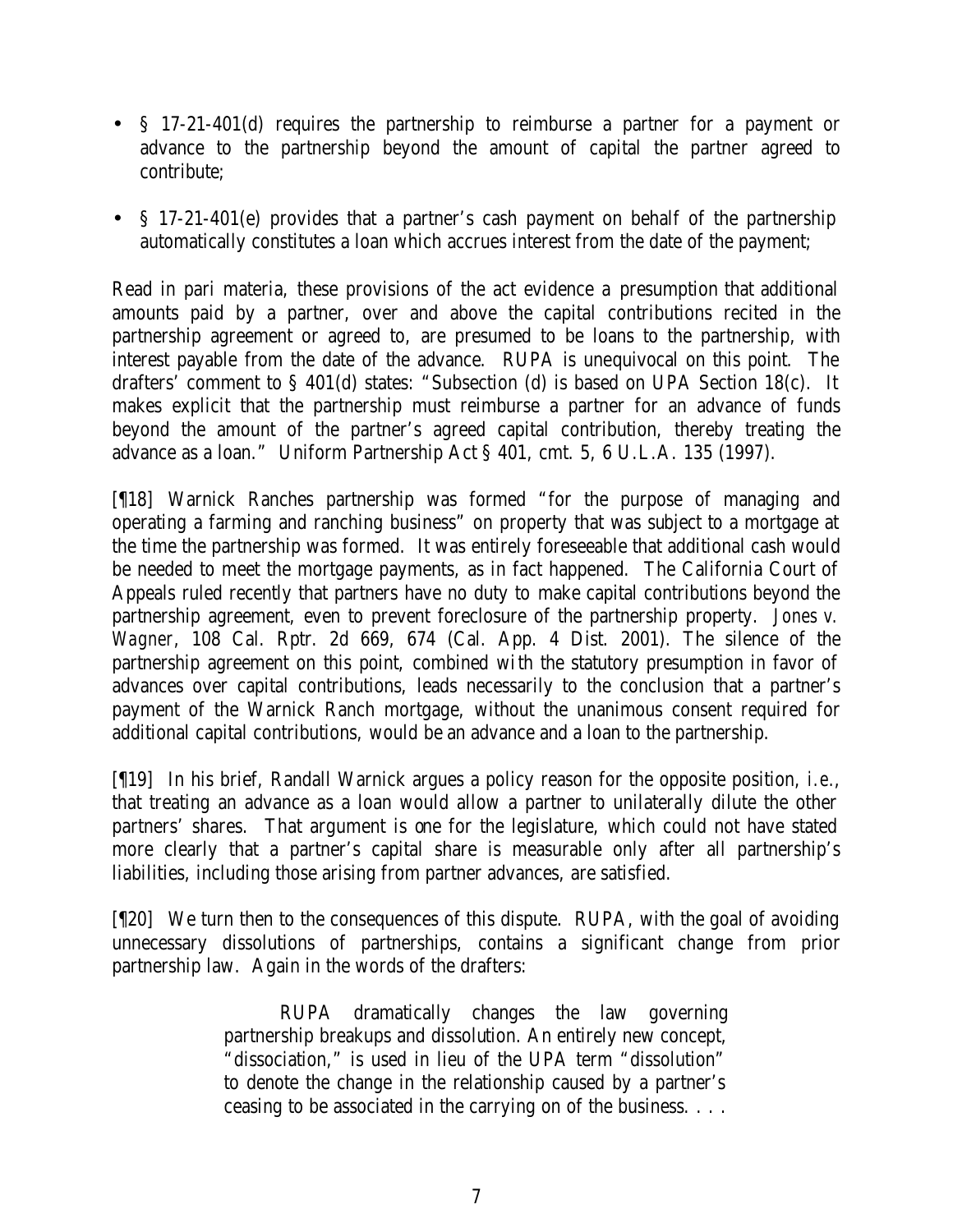Under RUPA, unlike the UPA, the dissociation of a partner does not necessarily cause a dissolution and winding up of the business of the partnership. Section 801 identifies the situations in which the dissociation of a partner causes a winding up of the business. Section 701 provides that in all other situations there is a buyout of the partner's interest in the partnership, rather than a windup of the partnership business. In those other situations, the partnership entity continues, unaffected by the partner's dissociation.

Uniform Partnership Act §601, cmt. 1, 6 U.L.A. 164 (1997).

[¶21] The Warnick Ranch Partnership Agreement is again silent as to dissociation, addressing only liquidation. RUPA states that a partner has the power to dissociate at any time by express will,  $\S$  17-21-602(a), and that:

(a) A partner is dissociated from a partnership upon:

(i) Receipt by the partnership of notice of the partner's express will to withdraw as a partner or upon any later date specified in the notice;

\* \* \* \* (v) On application by the partnership or another partner, the partner's expulsion by judicial decree because: \* \* \* \*

> (C) The partner engaged in conduct relating to the partnership business which makes it not reasonably practicable to carry on the business in partnership with that partner.

§ 17-21-601.

[¶22] The District Court, without specifying any of the above reasons, concluded that "[d]issociation of Plaintiff from the Partnership is the appropriate remedy at this time." We cannot disagree. The partners held discussions in 1983 and again in 1998 regarding the possibility of Randall's selling his partnership interest to his parents or to his brother. The 1998 discussion devolved into a heated dispute, and eventually this litigation, between Randall and his parents about Randall's percentage of ownership. The record even includes allegations of physical disputes between Randall and his father, and of Randall Warnick's paying personal expenses out of the partnership checking account. Randall conceded in his deposition that reconciliation among the partners was not a realistic possibility.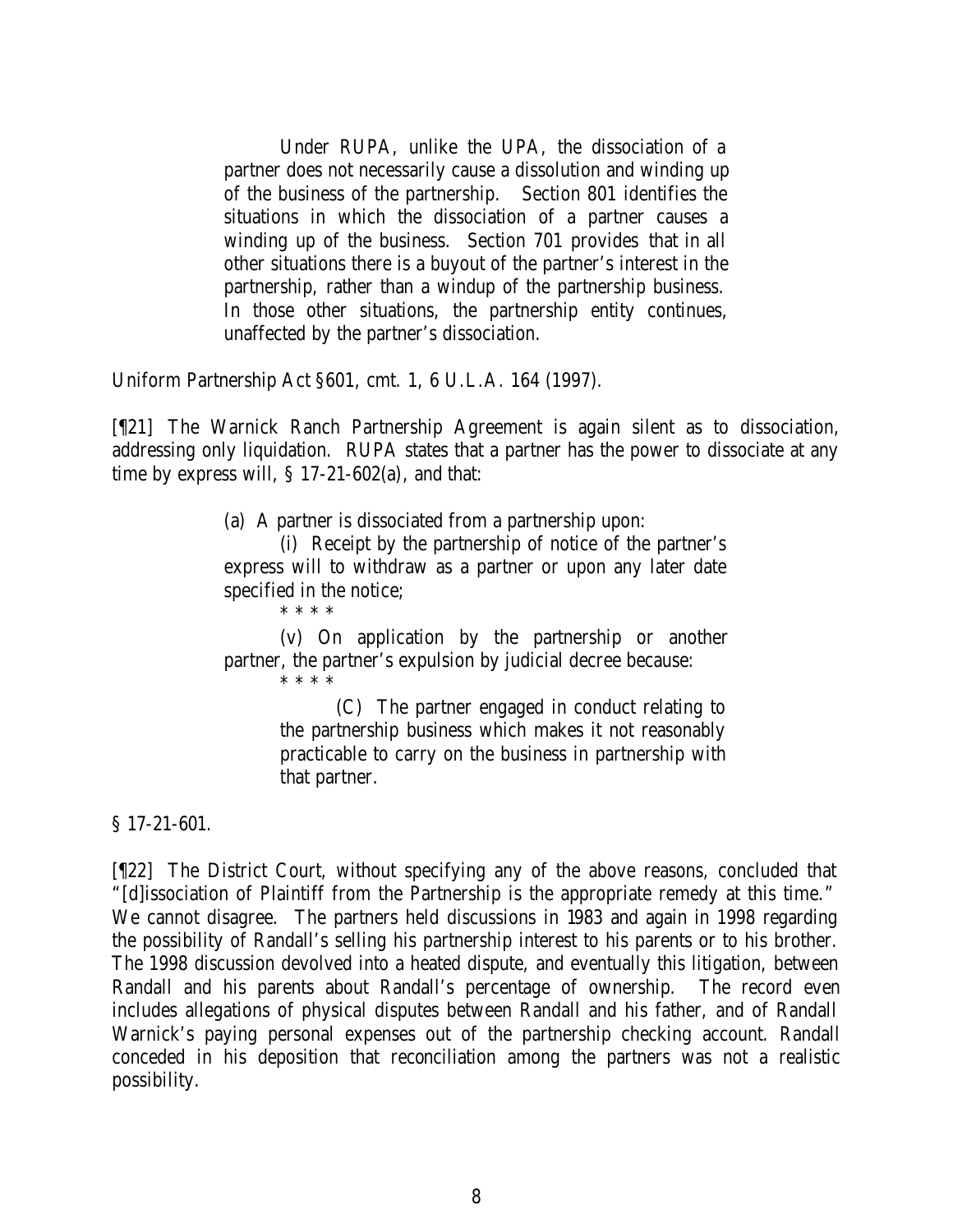[¶23] Under these circumstances, the record supports the district court's conclusion that there was no genuine issue as to the material fact that a dissociation occurred. Considering the April 1999 letter from Randall's attorney to the partnership, in the context of deposition testimony regarding allegations of physical violence and misappropriation of partnership funds, we determine that the date of the letter is the date of dissociation.

[¶24] However, the court erred in its calculation of the judgment. RUPA states that a dissociated partner's interest in the partnership shall be purchased by the partnership for a buyout price.  $\S$ § 17-21-603(a), 701(a), (b). The buyout price is equal to the amount that would have been distributable to the dissociating partner under § 17-21-808(b) if, on the date of the dissociation, the partnership's assets had been sold. § 17-21-701(b). However, § 808(a) provides that partnership assets must first be applied to discharge partnership liabilities to creditors, including partners who are creditors. As noted above, as each partner advanced funds to pay the mortgage or other partnership expenses, that partner became a creditor of the partnership for the amount advanced, and is entitled to interest on each amount from the date of the advance. In calculating Randall's buyout price, it is therefore necessary to first calculate the amount that the partnership owes to each partner for advances to the partnership, with interest accrued from the date of each advance at the rate specified in § 17-21-104(b).

[¶25] Next, there is the matter of two \$12,000 draws, or "guaranteed payments," that Wilbur Warnick was entitled to in 1998 and 1999, but actually left in the partnership account and did not receive. The guaranteed payment arrangement was at Randall's request and agreed among the partners in order to provide Randall an income and to avoid the partnership showing a taxable profit. Randall received his draw as agreed in 1998 and 1999 but Wilbur did not, even though he reported it as personal income and paid taxes on it. At the time he became entitled to the "guaranteed payment," the \$12,000 was Wilbur's personal money and his leaving it with the partnership was the functional equivalent of another advance to the partnership. § 17-21-401(d); s*ee, Hamilton Airport Advertising, Inc. v. Hamilton*, 462 N.E.2d. 228, 238 (Ind. App. 4 Dist. 1984). Upon remand, therefore, in calculating the buyout price for Randall Warnick's share, it is necessary to first calculate the amount the partnership owes Wilbur Warnick for the two \$12,000 draws he left with the partnership, with interest from the date he was entitled to the payments.

[¶26] Finally, we agree with the district court's denial of Randall Warnick's other claims for relief. As discussed above, a partnership disagreement is controlled by the terms of the partnership agreement. To the extent the agreement is silent, RUPA provides the default provisions. Just as the parol evidence rule operates to prevent extrinsic evidence from being used to contradict, subtract from, add to, or vary the terms of an unambiguous contract, *Collins v. Finnell*, 2001 WY 74, ¶10, 29 P.3d 93, ¶10 (Wyo. 2001), it also operates to prevent extrinsic evidence from being used to avoid RUPA's default provisions when the agreement is silent or ambiguous. Randall Warnick on his cross appeal complains that the court improperly fashioned an equitable remedy. RUPA itself preserves